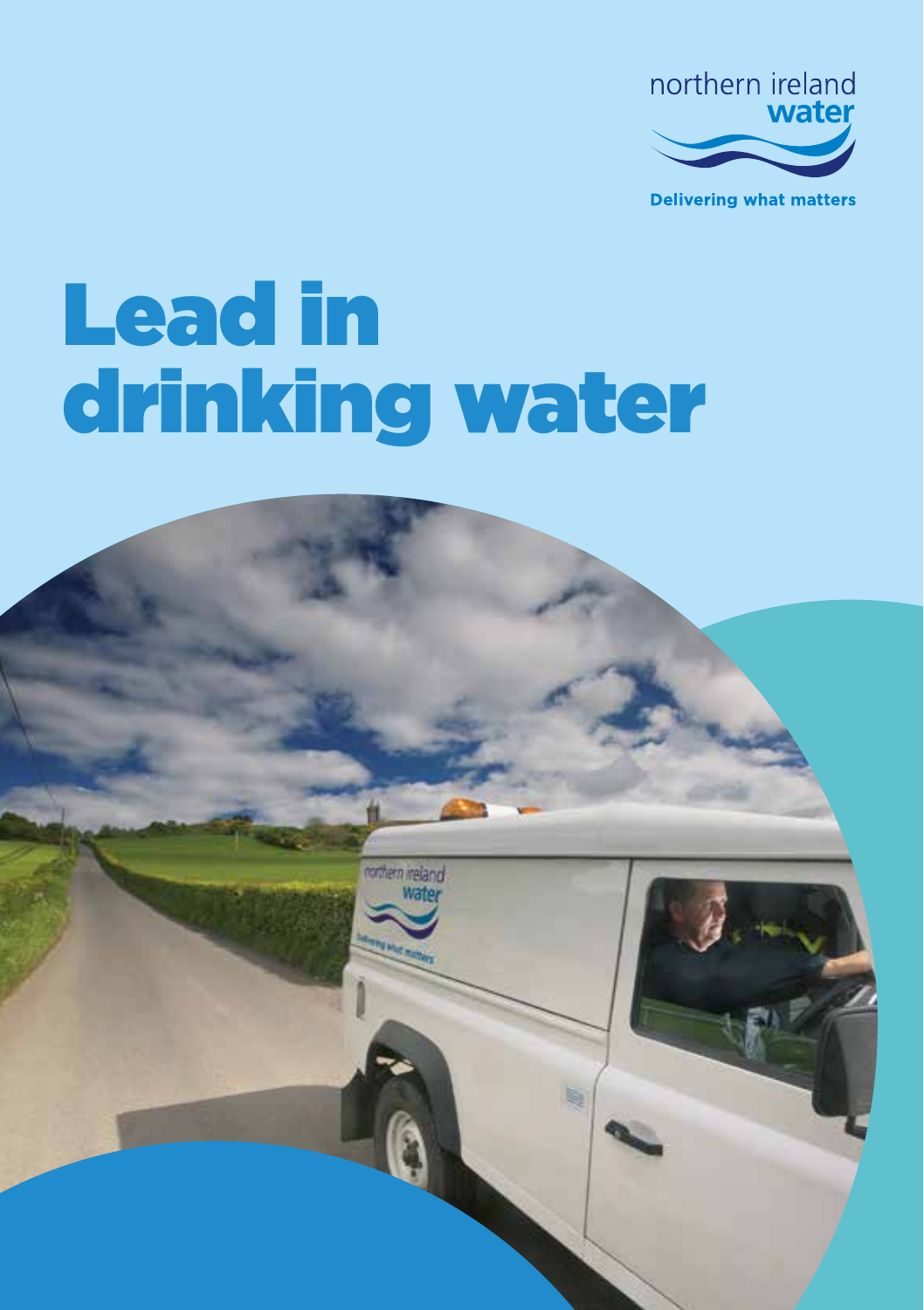**NI Water has a 25 year programme to identify and replace lead pipes within its infrastructure. As part of this programme customers are informed when lead communication pipes have been replaced and are encouraged to replace their lead supply pipework. At the request of a customer, NI Water will replace the communication pipe free of charge provided that the customer replaces their supply pipe.**



# ,,,,,,,,,,,, **EXTERNAL**

**STOP TAP**

Water main (our responsibility) Communication pipe (our responsibility) Supply pipe

(homeowner's responsibility) Stop tap or stop valve

and water meter (our responsibility)

**Brandary** Premises boundary

We tackle the problem in two ways: by chemical treatment and the replacement of lead pipes.

#### **Chemical Treatment**

To meet the new targets, we have agreed with the Drinking Water Inspectorate to add a chemical, orthophosphoric acid, to the water supply at our water treatment works across Northern Ireland. Orthophosphoric acid helps to prevent lead dissolving into the water supply and it has been used by the water industry to reduce dissolved lead in water for over 20 years. Orthophosphoric acid is a common additive in many soft drinks at concentrations up to 100 times higher than that used in the treatment of drinking water.

#### **Replacement of Lead Pipes**

Properties are typically supplied through a service pipe which consists of a supply pipe (customer's responsibility) and the communication pipe (NI Water's responsibility). The division of responsibility for the service pipe between NI Water and property owners is as shown below:

- Service Pipe: Pipe connecting the watermain to the property;
- Communication Pipe: NI Water owned section of service pipe, from the watermain to property boundary or stopcock;
- Supply Pipe: Customer owned section of service pipe, from property boundary or stopcock to property.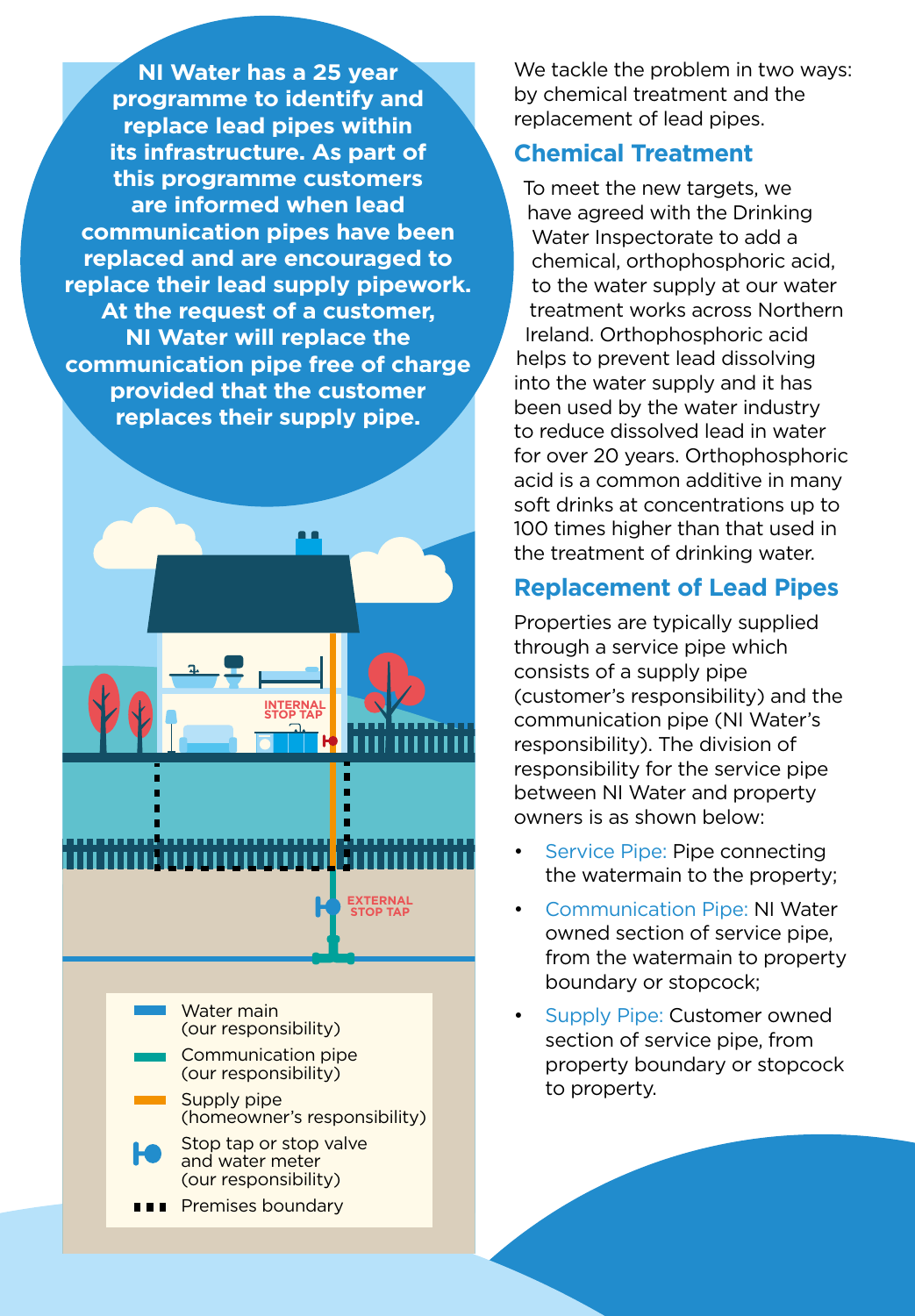**Lead occurs naturally in our environment and can be present in air, food, water and soil. Lead has long been recognised as being harmful, especially for unborn babies and young children, so various measures have been introduced to reduce everyone's exposure to it. Worldwide it is recommended that human exposure is kept to a minimum and therefore controlled in air, soil, food and water. For instance, lead has been reduced in paint and petrol.**

Our aim is to contribute to public health by improving drinking water quality. This leaflet explains what NI Water is doing to reduce lead levels in our drinking water. The limit for lead in drinking water is now 10 micrograms per litre (European Drinking Water Directive). This standard applies to cold water drawn from the tap used for normal drinking water purposes.

Water leaving our treatment works and travelling through the water mains contains only tiny traces of lead. If lead is present in a customer's drinking water, almost all of it will have been dissolved from lead pipes and fittings between the mains and the customer's tap.

Whilst most of this pipework is the customer's responsibility, we must, by law, treat the water supply so it dissolves as little lead as possible.

A less common cause of lead in drinking water is the illegal use of lead based solder to join together sections of copper pipe. Lead solder is still sold for use on closed central heating systems and mistakes occasionally happen whereby unqualified plumbers or householders use lead solder on drinking water pipes contrary to the law. For all these reasons, the amount of lead in drinking water at a particular property may sometimes be above the health based standard.

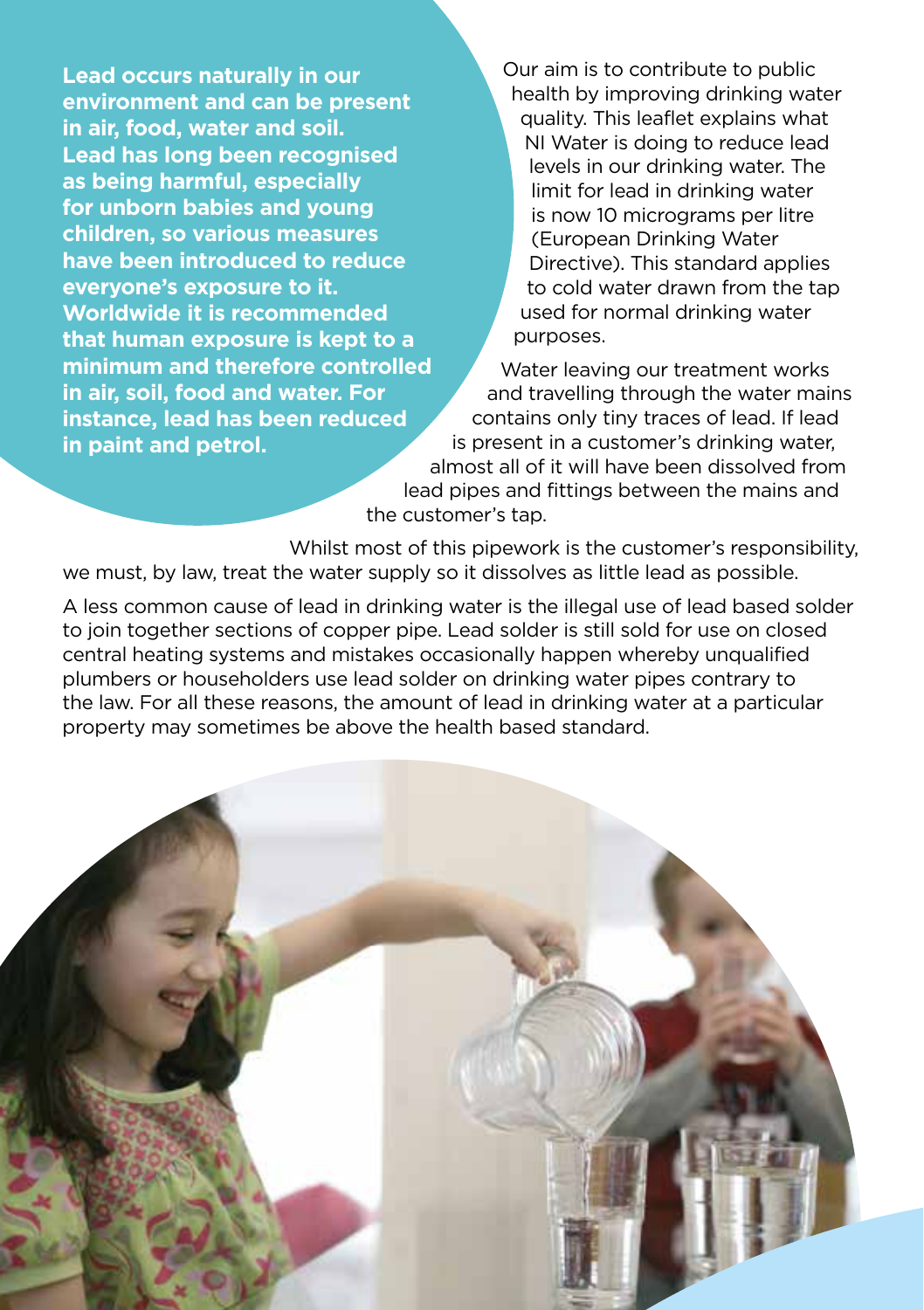#### **Questions and Answers**

# **How do I know if there are lead pipes in my house?**

If your home has been modernised since 1970 and all the pipework has been replaced between the NI Water stop valve outside your home and the kitchen tap, there should be no lead in your property.

If you are unsure, you can make the following simple checks:

## **Inside your home**

- Look in or behind the cupboards in your kitchen. You may also need to look in other places, such as the cupboard under the stairs.
- Find the pipe leading to the kitchen tap.
- Check if it is lead along as much of its length as possible. Unpainted lead pipes are dull grey, and the surface feels soft. If you scrape the surface gently with a kitchen knife, you will see the shiny, silver-coloured metal beneath.

### **Outside your home**

- Open the flap of the stop valve outside your property. Examine the pipe leading from the stop valve to your property. If you can, scrape its surface gently with a knife. (In some cases it may be out of reach.)
- Other pipe materials in common use are:
	- Copper bright, hard and dull brown
	- Iron dark, very hard and may be rusty
	- Plastic may be grey, black or blue.

#### **What can I do to reduce the lead levels in my water?**

If you have lead pipes between the stop valve outside your home and your kitchen tap, the best solution is to replace it with copper or plastic pipes. Make sure that the removal of lead pipes does not reduce electrical safety – if your electrical supply is earthed to your pipes, it will need to be earthed by another method. If in doubt, ask an approved electrical contractor.

If you do replace your part of the service pipe, you can ask us to replace our part between the water main and the boundary of your property. We will do this free of charge.

You can also take some simple short-term precautions to reduce the risk of lead in your drinking water:

• Do not drink water that has been standing in the pipes for long periods, overnight or for several hours while no one has been at home.

In these circumstances, clear the water that has been standing in the pipes by flushing a toilet or filling a bowl from the kitchen cold water tap. (If you have more than 40 metres (132 feet) of lead pipe, you will need to run more than a bowlful of water.) Don't waste that water – use it on the garden or for something else other than drinking or cooking.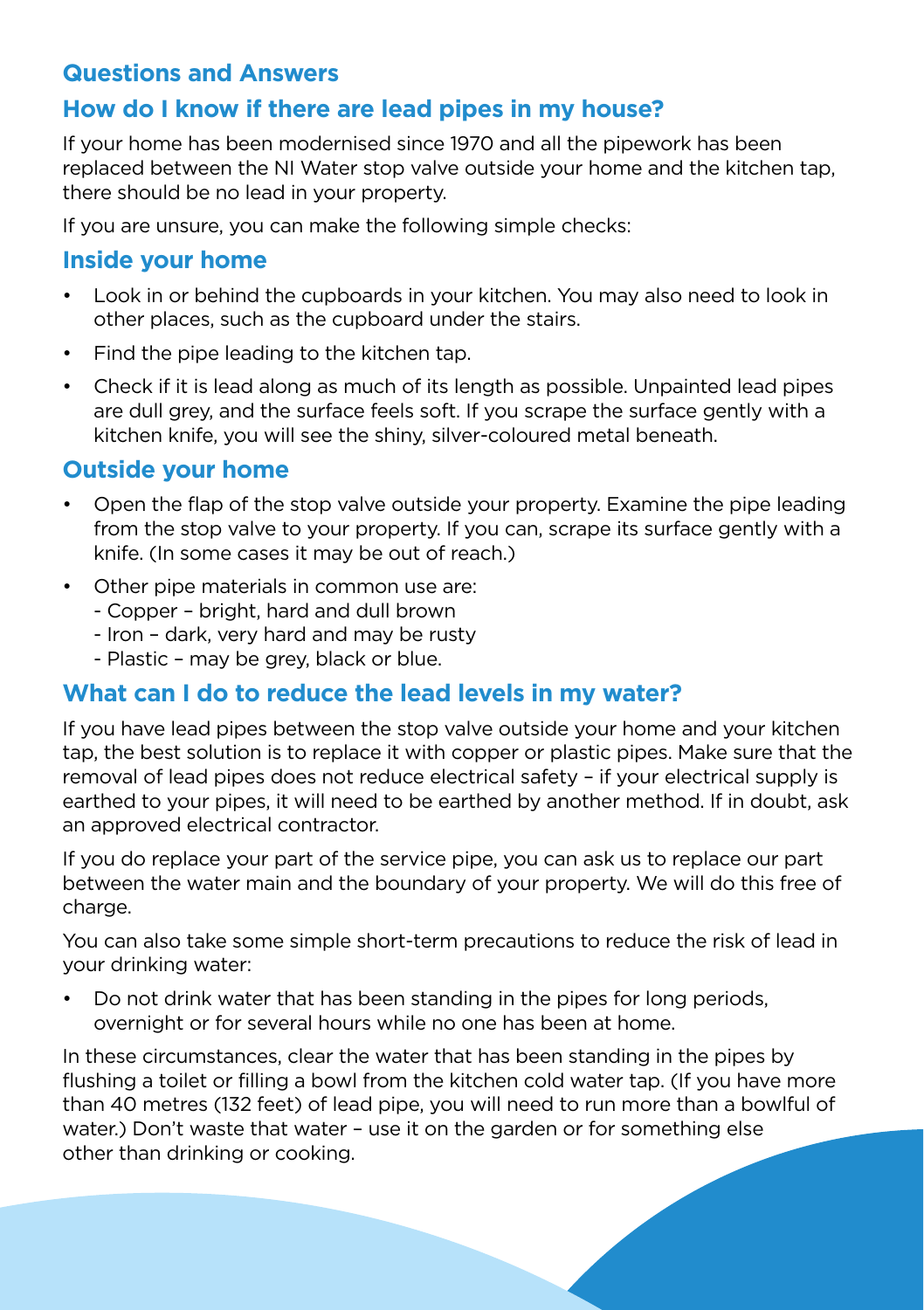You can then use the water from the cold kitchen tap as usual for drinking and cooking purposes.

• Check that any hot water pipe which runs alongside or across a cold water pipe is properly insulated to prevent the cold water pipe from heating as this will increase the risk of lead dissolving into the water supply.

#### **Can I measure the amount of lead in my water?**

Following testing of the sample we inform you if lead concentrations are higher than 10 micrograms per litre, it will be up to you (or your landlord if you do not own the property) to decide whether to replace any lead pipework on your property. You (or your landlord) will be responsible for paying to replace these pipes.

#### **What is Northern Ireland Water doing to reduce lead in my drinking water?**

In many parts of the UK, including Northern Ireland, orthophosphoric acid is used to prevent lead dissolving into the water supply.

#### **Will I notice any effects in my water supply?**

Orthophosphoric treatment has not produced any harmful effects in the UK.

**On request we will take a sample from your tap and test it for lead. To arrange this, please contact 03457 440088.**

You may have noticed some slight changes in the coating left on the inside of your kettle, but orthophosphoric acid will not change the taste, colour or odour of your drinking water.

# **What will orthophosphoric acid do to my tropical fish?**

At such low levels, nothing.

#### **I have replaced my lead pipes. Can I opt out of chemically treated water?**

No. We apply the chemical at the treatment plant that services your mains water supply.

# **Does orthophosphoric acid do any damage to the environment?**

The introduction of orthophosphoric acid to drinking water will add to the overall levels of phosphates in the environment. Northern Ireland Water have set a maximum dose rate to ensure treatment is effective and that phosphate levels are kept as low as possible.

High levels of phosphates can increase algae growth in lakes and estuaries. Algae use up oxygen and reduce light in the water: this can affect the health and diversity of fish and plant life. Our larger wastewater treatment works have treatment stages, which reduce the levels of phosphate being discharged to the environment.